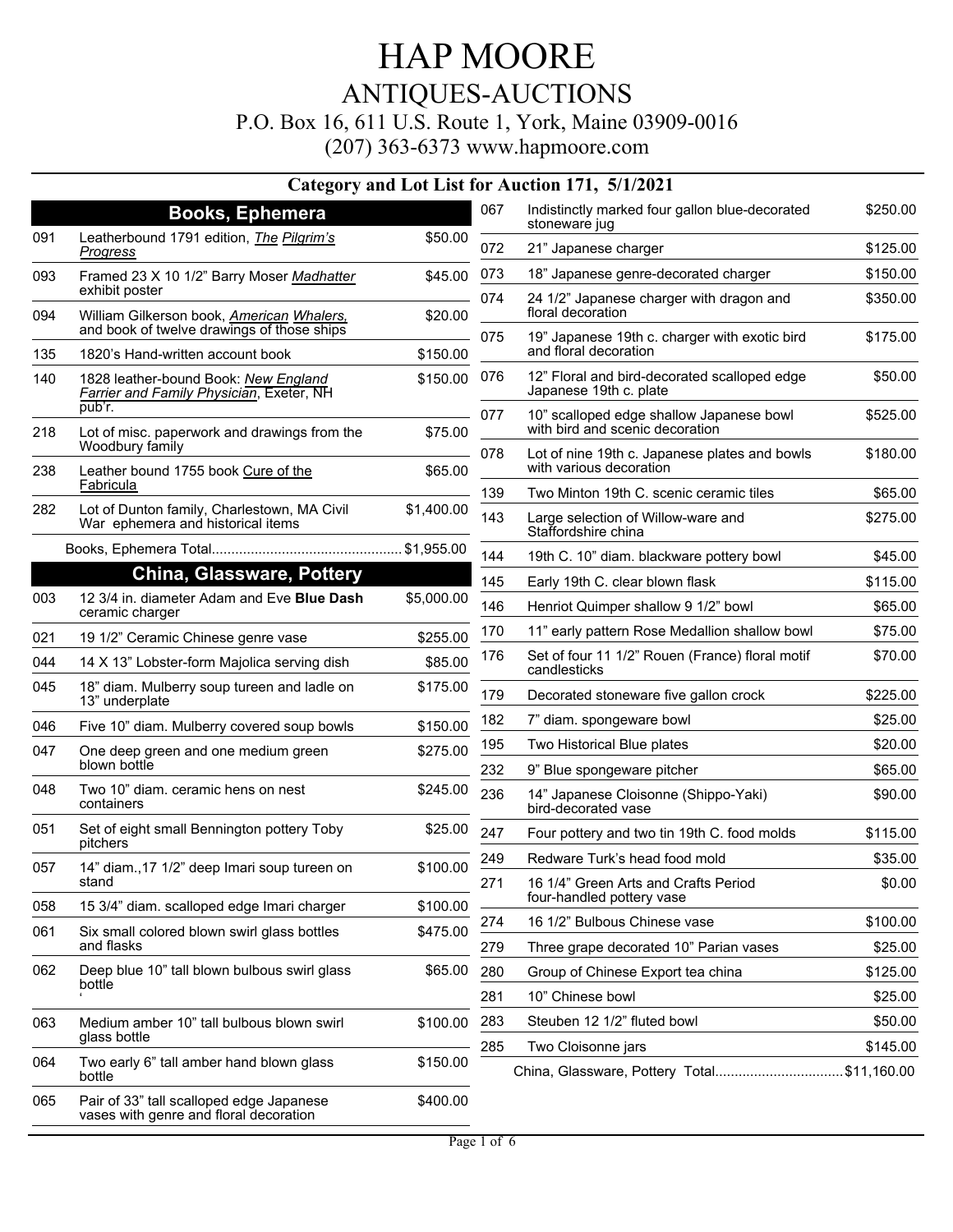### HAP MOORE ANTIQUES-AUCTIONS P.O. Box 16, 611 U.S. Route 1, York, Maine 03909-0016 (207) 363-6373 www.hapmoore.com

### **Category and Lot List for Auction 171, 5/1/2021**

|                  | <b>Coins, Currency, Stamps</b>                                                          |              |     | <b>Furniture and Clocks</b>                                                            |          |
|------------------|-----------------------------------------------------------------------------------------|--------------|-----|----------------------------------------------------------------------------------------|----------|
| 005              | 7 1/2" diameter covered clear glass table jar<br>with silver apple ornament             | \$100.00 025 |     | Pair of 19th C. 23 X 13 X 12 1/2" brass bound<br>campaign-style storage boxes          | \$75.00  |
| 006              | Footed blue glass urn and 5" bowl, both genre<br>gilt and paint-decorated               | \$75.00      | 055 | Three 19th C. 7 1/2 to 10 in. gilded wall<br>shelves                                   | \$70.00  |
|                  |                                                                                         |              | 068 | Early 19th C. American mahogany two drawer<br>sewing stand with bag                    | \$600.00 |
|                  | <b>Ethnographic</b>                                                                     |              | 069 | 33 X 22" 18th C. stretcher based tavern table                                          | \$400.00 |
| 011              | 8 1/2" Asian gilded wooden human head                                                   | \$105.00     | 083 | 42 X 28" overall gilded Coromandel 14" diam.                                           | \$450.00 |
| 017              | 15 X 7" 18th C. carved Asian wall fragment of<br>human form                             | \$100.00     |     | mirror with dragon crest                                                               |          |
| 023              | 19th c. Asian stone icon                                                                | \$105.00     | 084 | 62 X 34" sponge-grained early chest on 38"<br>frame above a spindle and stretcher base | \$200.00 |
| 030              | 6 1/2" diameter Maine Penobscot Indian<br>basket                                        | \$65.00      | 085 | Thomas Stewart Barnett tall case clock with<br>later grain-painted surface             | \$100.00 |
| 060              | 7" tall bone sculpture of Asian elder                                                   | \$10.00      | 086 | 38 X 25" mahogany table with heavily carved                                            | \$200.00 |
| 070              | 71" tall Asian carved dragon-form lamp base                                             | \$100.00     |     | skirt and stretcher base                                                               |          |
| 071              | 68" tall Asian carved dragon-form pedestal                                              | \$100.00     | 087 | 15" sq. Marble-insert carved rosewood Asian                                            | \$250.00 |
| 109              | 81 X 13 1/2" Carved and painted frieze work<br>of marching natives                      | \$50.00      | 089 | stand<br>32 X 24 1/2" beveled glass mirror in 53 X 36"<br>heavily carved frame         | \$100.00 |
| 110              | Group of three native spears in incised<br>bamboo quiver                                | \$10.00      | 102 | Two drawer mahogany stand on turned legs                                               | \$200.00 |
| 286              | C. 1900 Asian dinner gong                                                               | \$25.00      | 114 | 19th C. Courting mirror                                                                | \$75.00  |
|                  |                                                                                         | \$670.00     | 138 | Three drawer walnut spool chest                                                        | \$60.00  |
| <b>Firehouse</b> |                                                                                         |              | 162 | 38 X 23 X 36" Grain-painted slant lid grain<br>box on bun feet                         | \$400.00 |
| 056              | W. H. Brooks marked 19th C. decorated<br>leather fire bucket                            | \$325.00     | 163 | 23 X 26 X 7" Two tier two door hanging shelf                                           | \$200.00 |
| 187              | 1810 leather fire bucket                                                                | \$325.00     | 164 | 32 X 24 X 12" Two tier standing bookshelf                                              | \$25.00  |
|                  |                                                                                         | \$650.00     | 165 | 25 X 27 X 8" Two drawer hanging gun rack                                               | \$10.00  |
|                  | <b>Folk Art</b>                                                                         |              | 166 | Assembled set of five spindle-back Windsor<br>chairs.                                  | \$100.00 |
| 024              | Two 20 X 17 1/2" framed crewelwork pieces<br>depicting birds in tree with animals below | \$50.00      | 167 | Rod-back Windsor arm chair and side chair                                              | \$50.00  |
| 150              | 16 1/2 X 17" 19th C. needlework sampler                                                 | \$200.00     | 173 | George Mitchell, Connecticut, paw foot shelf<br>clock                                  | \$675.00 |
| 151              | 16 X 13" 1927 needlework sampler                                                        | \$115.00     | 188 | Reeded leg Federal card table with paneled                                             | \$325.00 |
| 152              | 16 1/2 X 12 1/2" 1844 needlework sampler                                                | \$200.00     |     | inlay                                                                                  |          |
| 153              | 17 X 10" 1805 needlework sampler                                                        | \$250.00     | 196 | 61 1/2 X 36 X 18 1/2" 18th C. maple chest on<br>frame with pad feet                    | \$100.00 |
| 154              | 12 X 7 1/2" 1817 needlework sampler with<br>bird                                        | \$300.00     | 197 | 40 X 39 1/2 X 18" Sheraton four drawer chest<br>on turned legs                         | \$100.00 |
| 155              | 16 1/2 X 8" 1820 needlework sampler                                                     | \$100.00     | 254 | 53 X 36 X 16" 19th C. Pine pie safe on high                                            | \$325.00 |
| 181              | Decorated 19th c. long-handled brass coal<br>pan                                        | \$65.00      |     | cutout legs                                                                            |          |
|                  |                                                                                         |              | 255 | 39 X 39 X 6" 56 Hole 19th C. Mustache cup<br>cabinet                                   | \$325.00 |
|                  |                                                                                         |              | 256 | 19th C. Ladder back rocker                                                             | \$10.00  |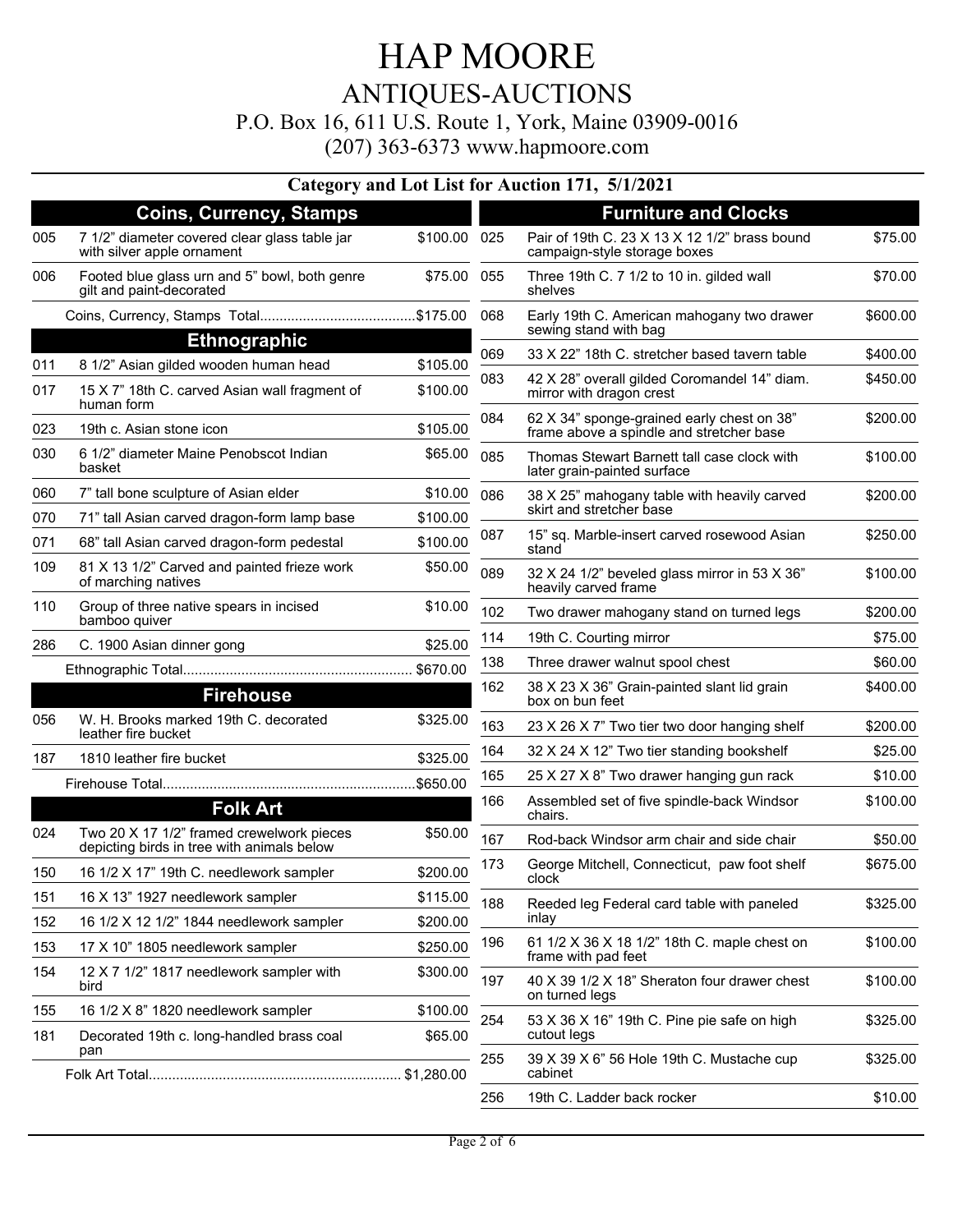# HAP MOORE ANTIQUES-AUCTIONS

P.O. Box 16, 611 U.S. Route 1, York, Maine 03909-0016

|     | Category and Lot List for A                                                  |            |            |
|-----|------------------------------------------------------------------------------|------------|------------|
| 260 | 29 X 12 x 29" Inlaid early 19th C. shaving or<br>dressing mirror             | \$50.00    | 309<br>310 |
| 261 | 30 X 24 X 28 19th C. Mahogany one drawer<br>table with fluted legs           | \$575.00   | 312        |
| 262 | 28" diam. X 20" tall 19th C. walnut side table<br>with carved skirt and legs | \$25.00    |            |
| 263 | 19th C. Seven spindle Windsor rocker                                         | \$10.00    |            |
| 273 | 39 X 40" 19th C. pine settle                                                 | \$300.00   | 234        |
| 277 | 18th C. 8 spindle continuous arm Windsor on<br>bulbous turned legs           | \$300.00   | 237<br>258 |
|     | General                                                                      |            |            |
|     |                                                                              |            |            |
| 016 | Pair of unsigned 34" hanging metallic art<br>forms                           | \$150.00   | 148        |
| 101 | Two 12 X15" 19th C. crewel work panels<br>depicting two birds and a tree     | \$225.00   | 149        |
| 113 | 18th C. Wool comb                                                            | \$95.00    |            |
| 224 | Lot of gold-tipped pens, incl. Mont Blanc                                    | \$300.00   | 028        |
| 235 | 7 1/2 X 4" Lion-mounted bronze censer                                        | \$45.00    | 029        |
| 257 | Four 1926-1933 ME auto license plates                                        | \$45.00    | 168        |
|     |                                                                              |            |            |
|     | <b>Jewelry</b>                                                               |            | 231        |
| 158 | Lot of antique Bedouin jewelry                                               | \$250.00   | 288        |
| 171 | Lot of 14-18K gold lady's jewelry and plated<br>man's pocket watch           | \$550.00   | 303        |
| 172 | Lot of sterling lady's jewelry and platinum<br>band                          | \$110.00   |            |
| 222 | Lot of sterling jewelry                                                      | \$100.00   | 034        |
| 223 | Lot of 14K lady's jewelry                                                    | \$2,250.00 |            |
| 244 | Lot of 14K Lady's jewelry                                                    | \$1,650.00 | 059        |
| 245 | Lot of 10K and 18K Lady's jewelry                                            | \$250.00   | 081        |
| 246 | Lot of sterling jewelry                                                      | \$25.00    |            |
| 276 | Lady's Waltham gold-filled pocket watch on<br>14K chain                      | \$175.00   | 082        |
| 289 | 14K Bracelet with melee diamonds and 14K<br>earrings                         | \$650.00   | 088        |
| 298 | Three 14K necklaces and three 14K rings                                      | \$1,300.00 | 159        |
| 299 | Lot of sterling jewelry                                                      | \$115.00   | 160        |
| 300 | Costume jewelry lot                                                          | \$10.00    | 174        |
|     |                                                                              |            |            |
| 304 | Lot of 14K jewelry                                                           | \$325.00   | 250        |

|     | or Auction 171, 5/1/2021                                                 |             |
|-----|--------------------------------------------------------------------------|-------------|
| 309 | Lot of sterling jewelry                                                  | \$65.00     |
| 310 | Lady's 14K watch and misc. gold jewelry                                  | \$650.00    |
| 312 | 8 Pairs of sterling earrings and sterling<br>necklace                    | \$100.00    |
|     |                                                                          |             |
|     | <b>Maritime</b>                                                          |             |
| 234 | 25 " Ships half hull                                                     | \$275.00    |
| 237 | Kelvin of Boston lifeboat compass                                        | \$25.00     |
| 258 | Small ship's bell on bracket                                             | \$300.00    |
|     | Maritime Total                                                           |             |
|     | <b>Military</b>                                                          |             |
| 148 | WW II Japanese NCO's sword                                               | \$475.00    |
| 149 | Knights of Pythias fraternal sword                                       | \$55.00     |
|     |                                                                          | …… \$530.00 |
|     | <b>Old Dolls, Toys</b>                                                   |             |
| 028 | 17 X 11 1/2" Poosh Up table pinball game                                 | \$85.00     |
| 029 | U.S. Army and two other metallic toy trucks                              | \$85.00     |
| 168 | Four antique dolls, two with bisque heads,<br>two with ceramic heads     | \$65.00     |
| 231 | Three 19th c. cast iron toy farm wagons with<br>occupants                | \$225.00    |
| 288 | Two small windup doll toys                                               | \$200.00    |
| 303 | Lot of sterling jewelry                                                  | \$70.00     |
|     |                                                                          |             |
|     | <b>Old Lighting</b>                                                      |             |
| 034 | Pair of sculpted metallic and ceramic table<br>lamps                     | \$25.00     |
| 059 | Sculpted bronze C. 1900 table lamp depicting<br>cherub amongst branches  | \$200.00    |
| 081 | Pair of 24" tall mounted Asian ceramic table<br>lamps                    | \$750.00    |
| 082 | Electrified table lamp with mounted 12" Delft<br>candlestick             | \$10.00     |
| 088 | 37 X 41" triangular gilded metallic ornate<br>candelabra, leaf-decorated | \$100.00    |
| 159 | 15" Bulbous Asian pottery table lamp with<br>birds                       | \$50.00     |
| 160 | 17" Urn-form antique brass table lamp                                    | \$10.00     |
| 174 | Miller Victorian table lamp on sculpted base                             | \$25.00     |
| 250 | 13" Dresden pottery kerosene table lamp                                  | \$25.00     |
| 251 | 18th C. Iron pushup candlestick                                          | \$55.00     |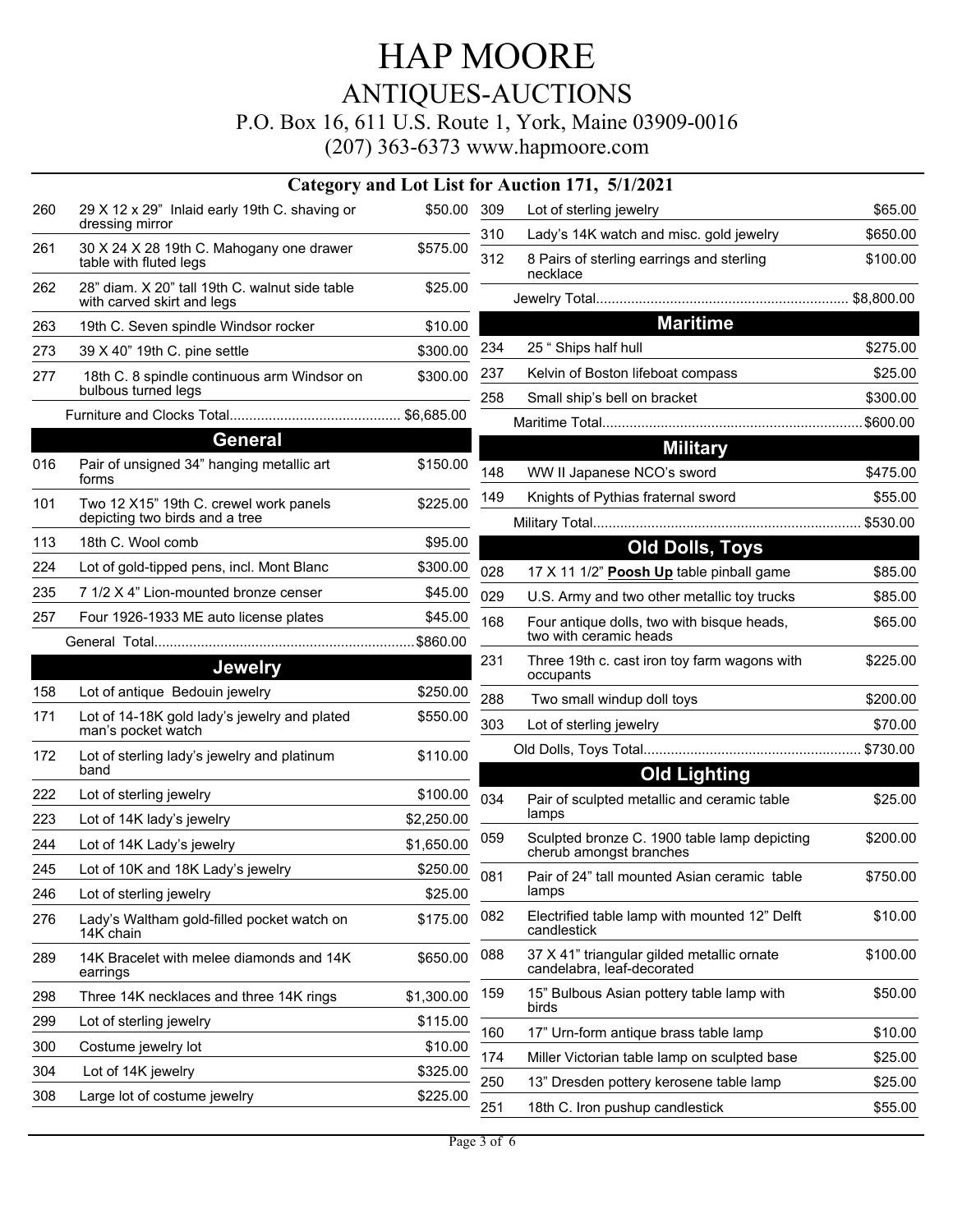## HAP MOORE ANTIQUES-AUCTIONS

#### P.O. Box 16, 611 U.S. Route 1, York, Maine 03909-0016

|     |                                                                                              |              |     | Category and Lot List for Auction 171, 5/1/2021                                    |          |
|-----|----------------------------------------------------------------------------------------------|--------------|-----|------------------------------------------------------------------------------------|----------|
| 259 | 20" tall molded metallic table lamp                                                          | \$0.00 037   |     | Chick Allen 24 X 48" o/b of sword-fishing<br>boat, Homeward Bound                  | \$100.00 |
|     |                                                                                              |              | 066 | 28" tall ceramic sculpture of Asian man                                            | \$300.00 |
|     | <b>Old Metalware</b>                                                                         |              |     | holding dragon and eating grapes                                                   |          |
| 049 | Three Dixon and one Dunham 19th C. pewter<br>coffee pots                                     | \$125.00     | 095 | Barry Moser framed 12 X 6" print of King of<br>Hearts                              | \$25.00  |
| 050 | Two 19th C. pewter coffee pots and pair of<br>pushup candlesticks with glass whale oil fonts | \$200.00     | 096 | 29 1/2 X 7 1/2" and 29 X 14" framed Stephen<br>Auger                               | \$550.00 |
| 054 | Pair of 19th C, 14 X 9 3/4" toleware<br>bird-decorated candle sconces                        | \$85.00      | 097 | Color Harmony Series monoprints<br>11 1/2 8 1/2" Framed Amram Ebgi lithograph,     | \$0.00   |
| 079 | Hand-forged twirling broiler and fireplace<br>trammel                                        | \$150.00     | 098 | <u>Noah's Ark</u><br>13 1/2 X9 1/2" Laszlo Dus mixed media                         | \$25.00  |
| 080 | Hand-forged standing tripod rush holder and<br>meat fork                                     | \$325.00     | 099 | collage<br>23" tall X 4 1/2" sq . Robert Walker acrylic                            | \$625.00 |
| 111 | Five member iron eel spear                                                                   | \$55.00      |     | sculpture.<br><b>Experiment in Color and Acrylic</b>                               |          |
| 130 | Pair of Dutch girl bookends                                                                  | \$55.00      | 100 | 19th C. image of Christ in fancy gilded frame                                      | \$25.00  |
| 131 | Cat with blue ribbon doorstop                                                                | \$75.00      |     | with 25 X 19" inside dimension                                                     |          |
| 132 | Scottie dog doorstop                                                                         | \$65.00      | 137 | 19th C. male/female silhouettes (2)                                                | \$150.00 |
| 141 | Misc. assortment of 19th C. pewter and                                                       | \$25.00      | 156 | 11 X 16" o/b of country house by a river                                           | \$165.00 |
| 142 | tinware<br>Tin rabbit form chocolate mold                                                    | \$10.00      | 157 | 17 1/2 X 24" indistinctly signed farmyard<br>scene o/c with horses                 | \$20.00  |
| 180 | 19th c. in foot warmer, candle mold, iron meat<br>folk and tin strainer                      | \$95.00      | 190 | 10 1/2 19" o/p G.H. Randall, Salisbury<br><b>Marshes</b>                           | \$200.00 |
| 183 | Quart pewter tankard                                                                         | \$10.00      | 191 | 15 1/2 X 19 1/2" Wm. Preston o/p of daises in<br>a field                           | \$25.00  |
| 184 | Set of six graduated pewter measures                                                         | \$100.00     | 192 | 14 1/2 X 20" William Preston wc/b of an                                            | \$50.00  |
| 185 | Long-handled ram's horn iron peel                                                            | \$125.00     |     | apple tree in a meadow                                                             |          |
| 186 | Two 14 1/2" shallow English pewter basins                                                    | \$55.00      | 193 | 12 1/2 X 19 1/2" William Preston wc/b of the<br>historic Laudholm Farm, Wells, ME. | \$525.00 |
| 242 | 13 1/2" mid-19th C. pewter ice bucket with<br>classical genre                                | \$25.00      | 194 | 10 1/4 X 14 1/4" Wm. Preston w/c of Maine<br>coastal surf                          | \$100.00 |
|     |                                                                                              |              | 203 | O'Reibe signed 10 1/2 X 6 1/2" w/c portrait of                                     | \$10.00  |
|     | <b>Paintings, Prints</b>                                                                     |              |     | an American Indian                                                                 |          |
| 009 | 16 X 22 1/2" Paolo Sala watercolor of<br>European farm scene by a river                      | \$350.00 204 |     | Two 9 X 12" o/b of landscapes by water,<br>unsigned                                | \$65.00  |
| 010 | 8 X 10 1/2" unsigned watercolor of lemons                                                    | \$25.00      | 205 | Two 8 $1/2$ X 5 $1/2$ " B. B. Ruyl oils and one w/c                                | \$300.00 |
| 012 | 27 1/2 50" Arnold Hoffman 1952 abstract o/c<br>street scene                                  | \$200.00     | 206 | of American Indians<br>Six H.A. Eager w/c street scenes                            | \$75.00  |
| 013 | 35 1/2 26 1/2" Arnold Hoffman 1945 o/c<br>village scene                                      | \$400.00     | 207 | Nine Helen Eager misc. w/c landscapes, and<br>maritime works                       | \$50.00  |
| 019 | Framed 35 X 5" Advertising print of pansies<br>from C.1879 Demorest Family Magazine          | \$0.00       | 208 | 13 X 11 " Street scene oil by Helen Eager<br>1906                                  | \$0.00   |
| 020 | 8 1/2 X 7" Louis Icart signed color etching, Le<br><b>Nuit et le Moment.</b> 1946            | \$35.00      | 209 | 5 1/2 X 7 1/4 " oil on cardboard of Ogunquit<br>boathouse, attributed to Woodbury  | \$100.00 |
| 022 | 11 X 9" Wyeth print, Tenant Farmer                                                           | \$0.00       | 210 | 7 X 10 1/2" C.H. Woodbury sgd. drawing of<br>colonial house by the water           | \$125.00 |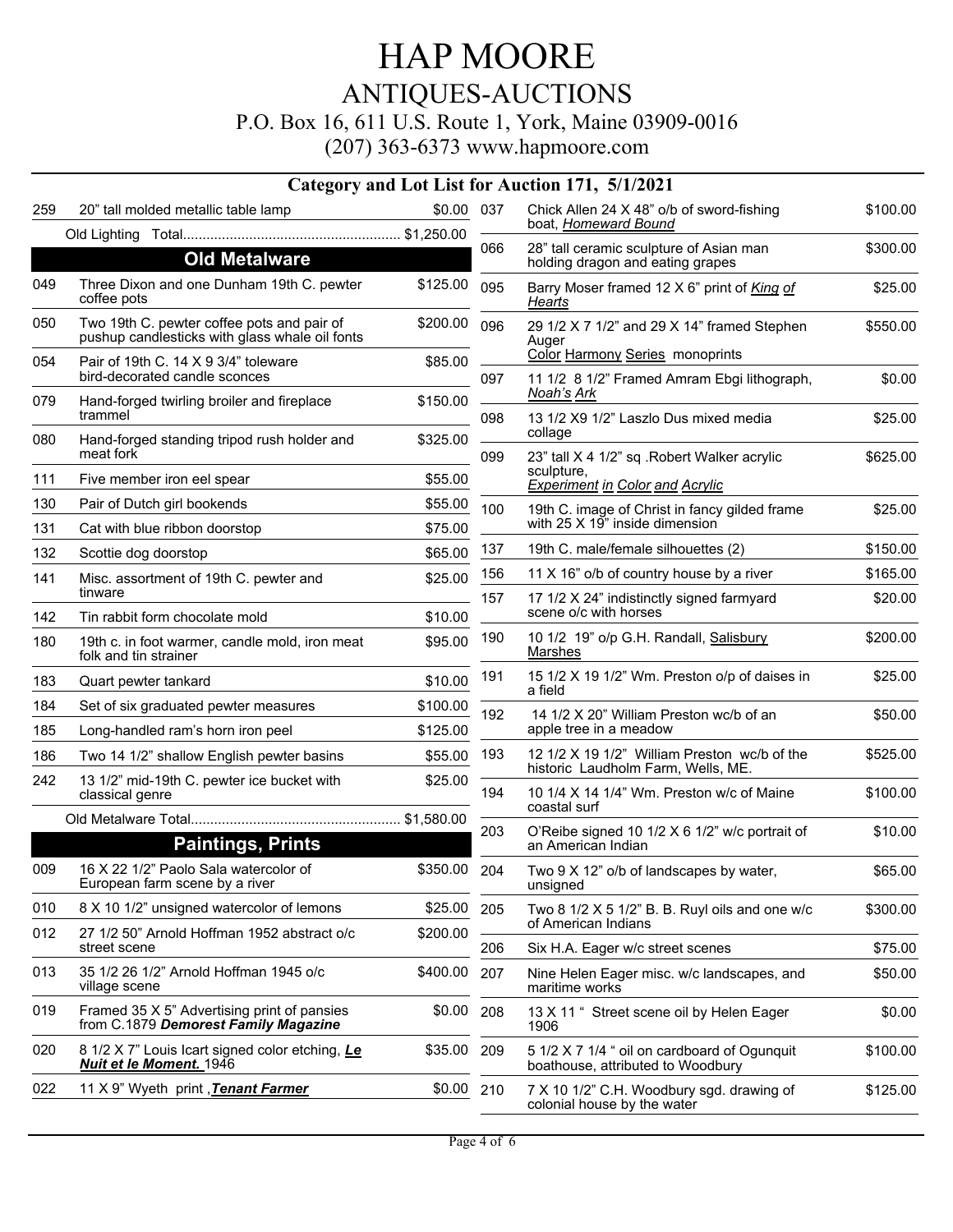## HAP MOORE ANTIQUES-AUCTIONS

#### P.O. Box 16, 611 U.S. Route 1, York, Maine 03909-0016

|             |                                                                                                          |              |                                                               | Category and Lot List for Auction 171, 5/1/2021                    |            |
|-------------|----------------------------------------------------------------------------------------------------------|--------------|---------------------------------------------------------------|--------------------------------------------------------------------|------------|
| 211         | 5 1/2 X 7 1/4" etching of 1916 unsigned<br>Woodbury Family Picnic with Friends                           | \$200.00 230 |                                                               | 38 X 26" Early floral hooked rug                                   | \$175.00   |
| 212         | 4 3/4 X 4" initialed C.H.W. etching of seated                                                            | \$200.00     | 278                                                           | 5' 6" X 4'3" Caucasien Oriental rug                                | \$325.00   |
|             | man by water, inscribed David?                                                                           |              |                                                               |                                                                    |            |
| 213         | 11 X 14 1/2" unsigned Woodbury drawing of<br>sailboat by shore                                           | \$75.00      |                                                               | <b>Sculpture</b>                                                   |            |
| 214         | 8 X 10" Harry Leith Ross print of docked                                                                 | \$0.00       | 007                                                           | 5 1/4" Inuit stone bird sculpture                                  | \$30.00    |
|             | fishing boats, Misty Morning                                                                             |              | 008                                                           | Seven misc. form antique table accessories                         | \$85.00    |
| 215         | 4 1/2 X 9 1/2" Gilbert signed w/c of Landing,<br>Eliot, ME.                                              | \$30.00      | 014                                                           | Mounted 8" figure of seated man playing a<br>wind instrument       | \$65.00    |
| 216         | 16 1/2 X 19" Brooks Willis charcoal drawing of                                                           | \$20.00      | 015                                                           | Carved wooden figure of street vendor                              | \$10.00    |
|             | church in a landscape                                                                                    |              | 018                                                           | Four stone Continental human figures,<br>mounted on a backboard    | \$150.00   |
| 217         | 15 X11 1/2" F. Mario Ciappa portrait oil of<br>Elderly Man with Pipe                                     | \$25.00      |                                                               |                                                                    |            |
| 239         | F.F. English 12 1/2 X 18 1/2" landscape of a<br>country road                                             | \$25.00      |                                                               | <b>Silver</b>                                                      |            |
| 240         | E. Fan ani 19 1/2 X 15" o/c of Woman on a<br><b>Cliff</b>                                                | \$500.00     | 001                                                           | .800 silver 14 1/2" and 12 1/2" trays and 10"<br>covered vegetable | \$1,550.00 |
| 241         | Indistinctly signed 19 X 15 1/2" o/c of woman<br>seated in an interior                                   | \$50.00      | 002                                                           | .800 silver 18" oval serving tray                                  | \$900.00   |
|             |                                                                                                          |              | 004                                                           | Four piece .800 silver tea set with bird spout                     | \$850.00   |
| 248         | Framed 6 X 9 1/2" 1859 print: View of<br>Broadway, 1834                                                  | \$10.00      | 035                                                           | Lot of sterling silver candlesticks and shot cup                   | \$110.00   |
| 253         | 10 1/2 X 11 1/2" in 1967 Stuart Judd print:<br>Papas                                                     | \$20.00      | 038                                                           | Footed 8" sterling silver bowl on its 10"<br>underplate            | \$325.00   |
| 264         | 29 1/2 X 34 1/2" Signed A. Armitage,<br>gilt-framed o/c children and elder tending to<br>an outside fire | \$600.00     | 090                                                           | Three pieces of sterling tableware                                 | \$85.00    |
|             |                                                                                                          |              | 092                                                           | Misc. lot of sterling tableware                                    | \$525.00   |
|             |                                                                                                          |              | 103                                                           | Set of sterling flatware                                           | \$400.00   |
| 265         | 22 X 33 1/2" unsigned o/p of sailboat at sea,<br>marked Volunteer                                        | \$1,050.00   | 104                                                           | Lot of misc. sterling flatware                                     | \$500.00   |
| 266         | 23 X 39 1/2" 1855 print of Portland, ME                                                                  | \$300.00     | 105                                                           | Misc. small lot of Tiffany sterling flatware                       | \$400.00   |
|             | harbor scene after painting by J.W. Hill                                                                 |              | 106                                                           | Misc. lot of sterling flatware                                     | \$775.00   |
| 267         | 29 1/2 X 21" Indistinctly signed (C.K.?) w/c<br>of River by a country house                              | \$25.00      | 107                                                           | Large misc. lot of sterling tableware                              | \$1,150.00 |
| 275         | 14 1/2 X 17" Raoul Dufy lithograph of Epsom                                                              | \$45.00      | 108                                                           | Misc. lot of sterling flatware                                     | \$1,000.00 |
|             | race track scene                                                                                         |              | 115                                                           | Large lot of sterling flatware                                     | \$1,200.00 |
|             |                                                                                                          |              | 116                                                           | Large lot of low grade silver flatware                             | \$175.00   |
|             | Photography                                                                                              |              | 117                                                           | Set of Mother of Pearl-handled dessert                             | \$70.00    |
| 112         | 19th C. Family photo album with military man<br>in full dress                                            | \$50.00      | 118                                                           | flatware<br>Set of coin silver spoons and misc. flatware           | \$725.00   |
|             |                                                                                                          |              | 119                                                           |                                                                    |            |
| <b>Rugs</b> |                                                                                                          |              | Pair of sterling candlesticks with etched<br>cranberry shades | \$50.00                                                            |            |
| 133         | 20 X 24" Woven Oriental mat                                                                              | \$100.00     | 120                                                           | Lot of sterling tableware                                          | \$450.00   |
| 227         | 6"7 X 4'6 Oriental rug                                                                                   | \$250.00     | 121                                                           | 13" diameter Towle sterling canape tray                            | \$400.00   |
| 228         | 7' X 3'8" Oriental rug                                                                                   | \$125.00     | 122                                                           | Pair of five light silverplate table candelabra                    | \$25.00    |
| 229         | 48 X 31" Oriental rug                                                                                    | \$25.00      | 123                                                           | Large covered silverplate soup tureen                              | \$150.00   |
|             |                                                                                                          |              | 124                                                           | Two 14" diam. silver-plated trays                                  | \$5.00     |